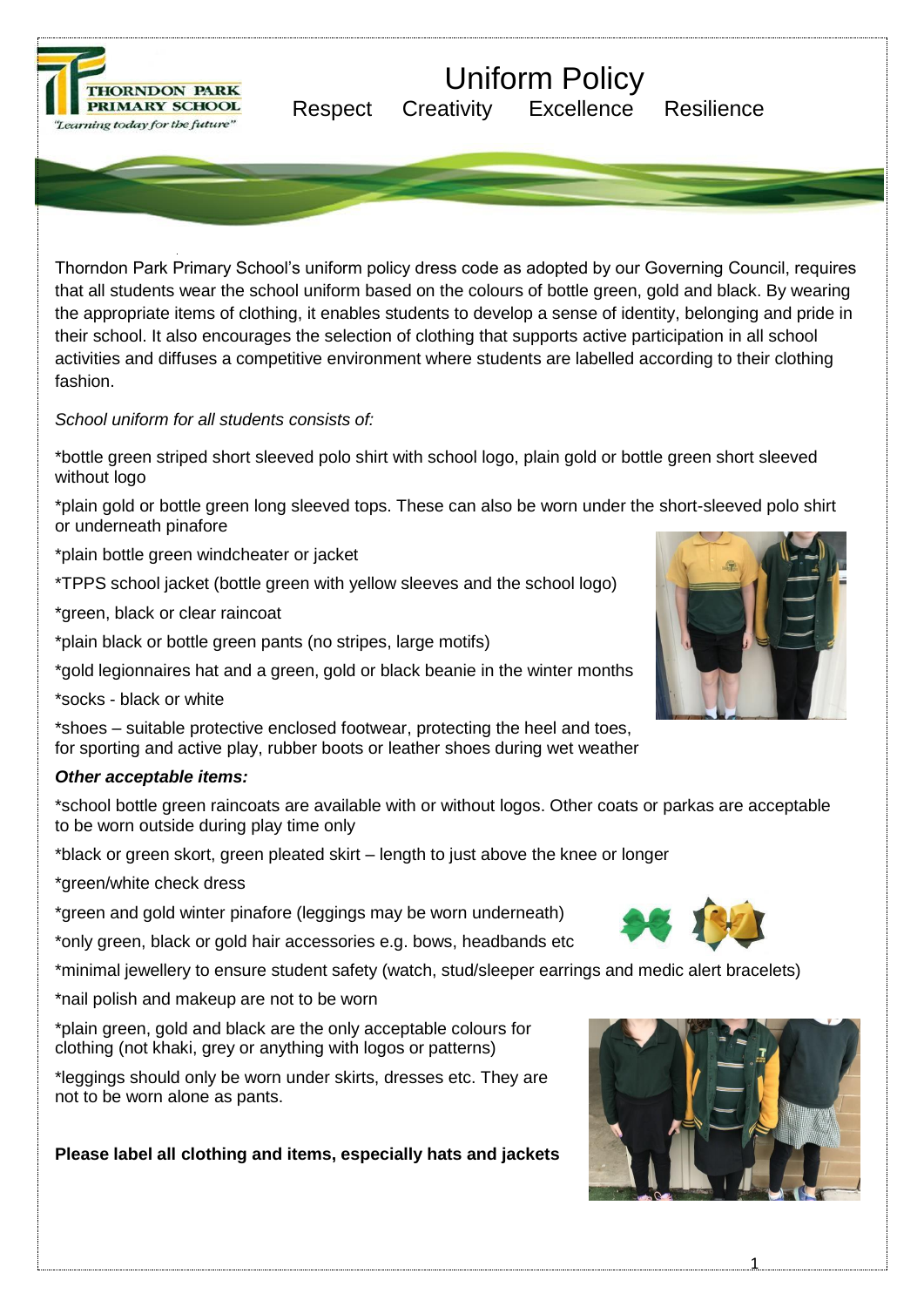## **Exemption**

Thorndon Park Primary School is sensitive to students' cultural values, background and economic circumstances. The Principal may exempt students from the dress code upon direct communication from the parent, for example, new students given time to purchase or repairs.

If a student is unable to wear any part of the uniform on a particular day because of unforeseen circumstances, parents are to inform the class teacher stating the reason.

*Year 7 students have added option of purchasing a Year 7 windcheater and polo shirt which is designed annually with student input.*

## *Black or any other colour jackets, jumpers, cardigans etc are not to be worn.*

*Inappropriate clothing includes: tank tops, bare midriff tops, short tight shorts/skirts, clothing carrying large and/or offensive graphics, logos or wording, snap pants, revealing clothing or clothing that allows bare shoulders. Appropriate clothing and footwear must be worn on casual days.*

#### **Hats**

School approved legionnaires style hats must be worn during Terms 1 and 4 to ensure sun safety. The policy applies between 8:30am until the end of each day where any outdoor activity occurs. This includes play times, when moving about the school, camps and excursions and outdoor sporting events. During Terms 2 and 3, staff and students are encouraged to access the daily local sun protection times and UV level via the free [SunSmart app, o](http://www.sunsmart.com.au/tools/interactive-tools/free-sunsmart-app)r at [sunsmart.com.au. I](http://www.sunsmart.com.au/)f the UV level is forecast for 3 or above, the above guidelines for wearing of hats will apply during the specified times on the website or app.

Any hat that has been written on, (other than identifying name inside), or if it is damaged in anyway, will need to be replaced. No writing on the uniform or hat is allowed without prior approval from the Principal. *Writing* – refers to anything other than their name written inside the hat. Students not wearing hats will be required to sit outside in the shade during the recess or lunch break.

#### **Sunglasses**

Sunglasses may also be worn as part on the school uniform during this time.

#### **Staff Authority**

The Principal in consultation with staff, has the authority to request that certain items of clothing or accessories are not worn at school. This addresses the issue of new and/or fad clothing or accessories that students may wish to wear to school that are not deemed appropriate. Parents will be informed of such decisions.

**School Uniform Shop:** The school uniform is available for purchase from J S Uniform Shop 10 Newton Rd **Campbelltown** 

2

**Mobile:** 0451 725 600 **Shop Manager**: Michelle Flanigan

**Email**: campbelltown@belgraviasports.com.au

# **Shop opening times during school term:**

Monday: 8:00am - 12:00pm Tuesday: 1:00pm - 5:30pm Wednesday: 8:00am - 12:00pm Thursday: 1:00pm - 5:30pm Friday: Closed Saturday: 9:00am - 12:00pm Sundays & Public Holidays: Closed

\*Please note shop hours will vary during school holidaysOnline shop-